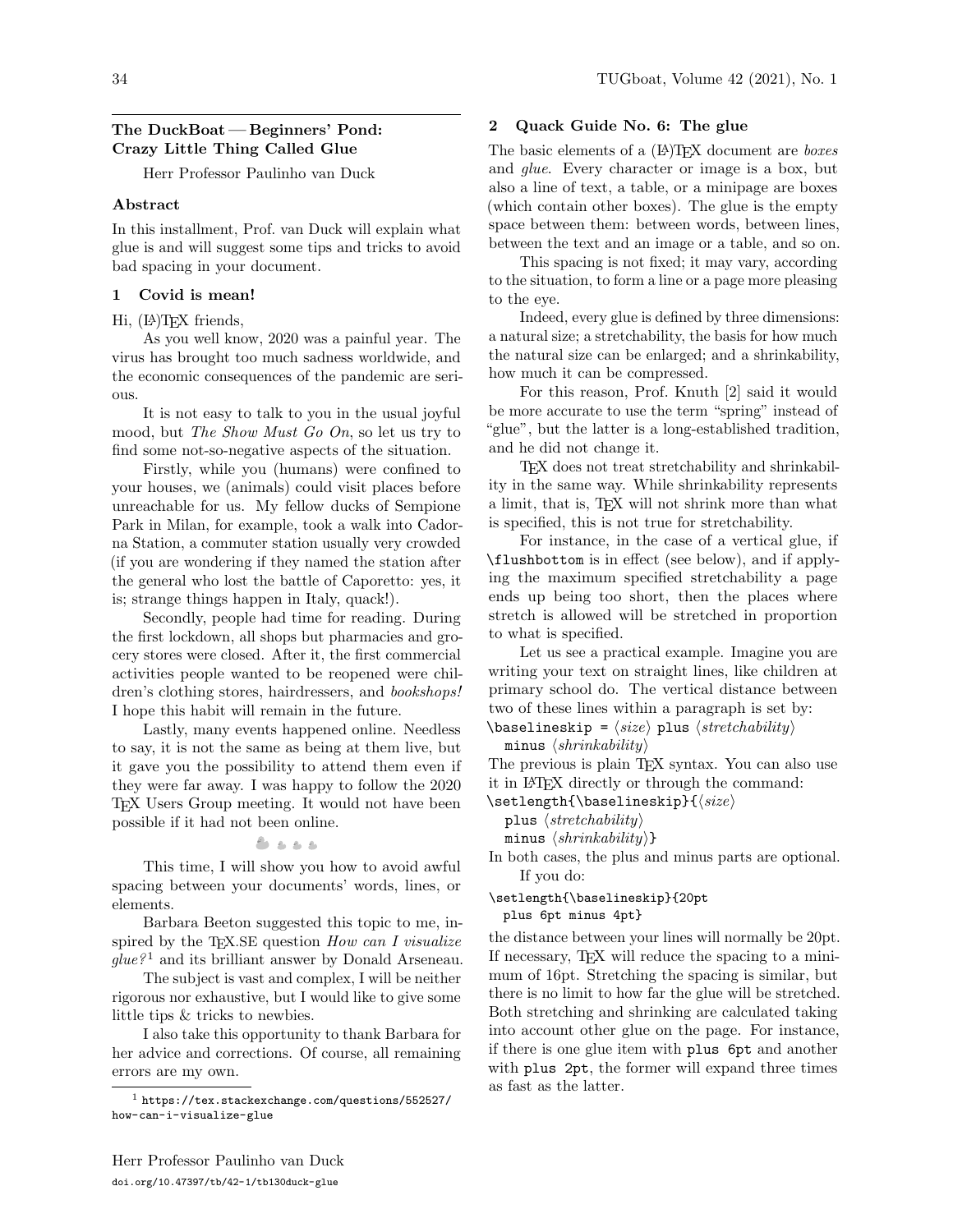The stretching and shrinking does not normally apply to the last page of an article or chapter, which (in practice) is always ended with \vfill (which adds a vertical filling space till the end of the page).

If you are interested in the subject, check the T<sub>E</sub>X.SE post *What is glue stretching*?<sup>[2](#page-1-0)</sup> for more.

For a list of the LAT<sub>EX</sub> default lengths, see the  $LATEX/Lengths$  page of Wikibooks,<sup>[3](#page-1-1)</sup> and the TEX.SE post Lengths and when to use them.<sup>[4](#page-1-2)</sup>

However, you do not usually need to set these lengths; your documentclass already does it for you.

گ د د د

 $TFX$  is one of the best programs—if not the best — to manage the glue. But sometimes the automatic result may not be what you would like. Let us see how to remedy this.<sup>[5](#page-1-3)</sup>

As general advice, I recommend making your refinements when you have completely finished your writing. Otherwise, you may have to redo them. It can be an excellent way to procrastinate, quack!

#### 2.1 Horizontal glue

The classical situations where you need to adjust the horizontal spacing are when you get the warnings Underfull \hbox or Overfull \hbox.

Newbies often consider these messages a sort of mystery and ignore them.

On the contrary, their meaning is evident if you look at a line as a box: an underfull horizontal box is a line that is too empty; an overfull horizontal box warns you that your text goes beyond the margin (of your page, or your column table, you name it).

The Underfull \hbox usually appears when your paragraph is too narrow and TEX cannot correctly distribute the words in one or more lines in the paragraph.

To improve this, it is usually best to use either \raggedright or (from the ragged2e package) \RaggedRight.

For example, compare the columns of the following table. The first one is an ordinary p column; since it is too narrow, there is too much space between the words, and an Underfull \hbox appears. The second and the third are ragged right; note

<span id="page-1-2"></span><sup>4</sup> [https://tex.stackexchange.com/questions/41476/](https://tex.stackexchange.com/questions/41476/lengths-and-when-to-use-them) [lengths-and-when-to-use-them](https://tex.stackexchange.com/questions/41476/lengths-and-when-to-use-them)

that \RaggedRight allows for hyphenation whereas \raggedright does not.

Choose the one your text fits better with.

| Ordinary<br>p column                                      | With<br>\raggedright                               | With<br>\RaggedRight                                 |
|-----------------------------------------------------------|----------------------------------------------------|------------------------------------------------------|
| Most Italians<br>like.<br>not<br>do<br>pineapple<br>pizza | Most Italians<br>do not like<br>pineapple<br>pizza | Most Ital-<br>ians do not<br>like pineapple<br>pizza |
|                                                           |                                                    |                                                      |

\usepackage{ragged2e}

... \begin{tabular}{p{2.2cm}

>{\raggedright\arraybackslash}p{2.2cm} >{\RaggedRight\arraybackslash}p{2.2cm}} \toprule Ordinary \verb|p|~column & With \cs{raggedright} & With \cs{RaggedRight} \\ \midrule Most Italians do not like pineapple pizza& Most Italians do not like pineapple pizza& Most Italians do not like pineapple pizza\\ \bottomrule

\end{tabular}

To cope with overfull horizontal boxes, firstly, you have to identify where they are. With the draft option, they are highlighted by black rectangles.

The fixing depends on the kind of bad box. Let us examine some common cases.

It may happen your text contains a word LAT<sub>EX</sub> is not able to hyphenate. If so, you can specify how to divide it with the command  $\$ -.

In the following example, the minipage width is too narrow to contain "Paulinho", and since LATEX does not know how to hyphenate it, the first case gives an Overfull \hbox. If you indicate how to do it, the warning disappears.

\fbox{\begin{minipage}{9mm}\RaggedRight

Paulinho is a drake \end{minipage}}\hspace{1cm} \fbox{\begin{minipage}{9mm}\RaggedRight

Pau\-li\-nho is a drake \end{minipage}}

|          | Pau-  |
|----------|-------|
| Paulinho | linho |
| is a     | is a  |
| drake    | drake |

Other common examples of unbreakable elements are urls. If you would like to divide them, you could use the package xurl (or url or hyperref), see also the TEX.SE post *Forcing linebreaks in*  $\ur1.6$  $\ur1.6$ 

<span id="page-1-4"></span> $6$  [https://tex.stackexchange.com/questions/3033/](https://tex.stackexchange.com/questions/3033/forcing-linebreaks-in-url) [forcing-linebreaks-in-url](https://tex.stackexchange.com/questions/3033/forcing-linebreaks-in-url)

<span id="page-1-0"></span> $^2$  [https://tex.stackexchange.com/questions/64756/](https://tex.stackexchange.com/questions/64756/what-is-glue-stretching) [what-is-glue-stretching](https://tex.stackexchange.com/questions/64756/what-is-glue-stretching)

<span id="page-1-1"></span> $^3$ <https://en.wikibooks.org/wiki/LaTeX/Lengths> or also other sites: [http://www-h.eng.cam.ac.uk/help/tpl/](http://www-h.eng.cam.ac.uk/help/tpl/textprocessing/squeeze.html) [textprocessing/squeeze.html](http://www-h.eng.cam.ac.uk/help/tpl/textprocessing/squeeze.html).

<span id="page-1-3"></span><sup>5</sup> I found some of the following explanations and suggestions on <https://latexref.xyz/> and [https://www.guitex.org/home/it/forum/5-tex-e](https://www.guitex.org/home/it/forum/5-tex-e-latex/102632-spazi-verticali-in-eccesso)[latex/102632-spazi-verticali-in-eccesso](https://www.guitex.org/home/it/forum/5-tex-e-latex/102632-spazi-verticali-in-eccesso).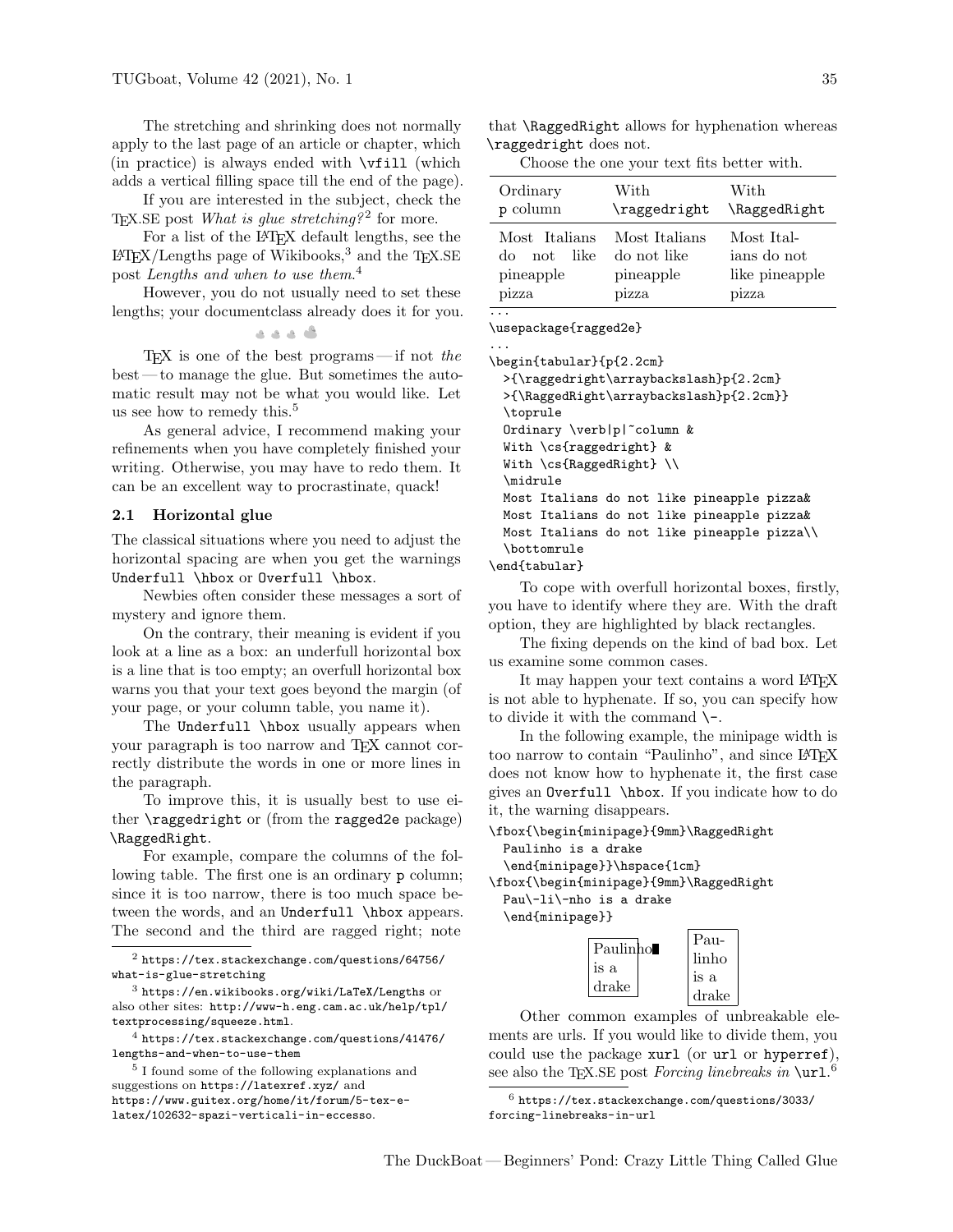Also inline math or verbatim expression may cause overfull horizontal boxes.

In general, you may try to adjust your spacing using \sloppy, which practically allows the space within words to be infinitely stretched. However, since that command may likely ruin the word spacing in the already well-distributed paragraphs, it is not advisable to use it for all your document. You may use the environment sloppypar, which acts only on the text within it.

A more convenient parameter, added in TEX3, to modify the stretching is

 $\text{C}$  \emergencystretch =  $\langle$  dimen $\rangle$ 

which is similar to \sloppy but does not ruin good paragraphs.

You may try setting \looseness=1 to distribute the words of a paragraph more loosely (it may expand the paragraph one line) or \looseness=-1 to squeeze them.

You can also force a line break manually with the command \newline. The following example shows how it differs from **\linebreak**:

This line is broken\newline with \verb|\newline|.\par This line is broken\linebreak with \verb|\linebreak|.

|                          | This line is broken |    |               |  |
|--------------------------|---------------------|----|---------------|--|
| with \newline.           |                     |    |               |  |
| This                     | line                | is | <b>broken</b> |  |
| with <i>\linebreak</i> . |                     |    |               |  |

Remember never to use \\ to break a line. You should use  $\setminus \setminus$  only in tabular, array, or similar environments to end the rows or in some math environments with alignments.

In the previous code, I also used \par to create a new paragraph, but the usual way is to leave a blank line.

If your problem is a too-large image, you can resize it with the appropriate options of the macro \includegraphics from the graphicx package.

You can use width= $\langle wdim \rangle$  and height= $\langle hdim \rangle$ (if only one of them is set, the other is scaled to keep the aspect ratio) or you can scale your image by a given factor, using  $\texttt{scale}=\langle factor \rangle$ .

If you are creating your image yourself, using TikZ or another graphics package, the best practice should be to draw it directly with the correct dimensions.

The graphicx package provides \resizebox (resize to a width) and \scalebox (resize to a scaling factor). You can use them if you have a too-large

table, but it is not advisable. In this case, it's usually better to choose a smaller font, starting with **\small**.

Sometimes, you may think to redesign your table. The following, for example, is too large for the minipage where it is placed:

|                               |                 |                     | \fbox{\begin{minipage}{6cm}\centering                    |  |  |
|-------------------------------|-----------------|---------------------|----------------------------------------------------------|--|--|
|                               |                 | \begin{tabular}{cc} |                                                          |  |  |
|                               |                 |                     | A very long title & Another very long title\\            |  |  |
| \midrule                      |                 |                     |                                                          |  |  |
| d & $u \backslash \backslash$ |                 |                     |                                                          |  |  |
| c & $k \backslash \$          |                 |                     |                                                          |  |  |
|                               | \end{tabular}   |                     |                                                          |  |  |
|                               | \end{minipage}} |                     |                                                          |  |  |
|                               |                 |                     | $\Delta$ very long title $\Delta$ nother very long title |  |  |

| A very long title Another very long title |  |
|-------------------------------------------|--|
|                                           |  |
|                                           |  |

but, instead of resizing it, you can change the column definition to allow for a manual line break:

```
\newcolumntype{M}[1]{%
 >{\centering\arraybackslash}m{#1}}
...
\fbox{\begin{minipage}{6cm}\centering
  \begin{tabular}{*2{M{2.5cm}}}
 A very long title & Another very long title\\
  \midrule
 d & u\\
 c & k\backslash\\end{tabular}
  \end{minipage}
                            Another very
```

| A very long title | THROBIG ACT A<br>long title |
|-------------------|-----------------------------|
|                   | u                           |
| C.                | k                           |
|                   |                             |

There are also situations where there are no errors or warnings but the spacing is not correct anyway.

For instance, compare

Prof. van Duck with\par Prof.\ van Duck.

> Prof. van Duck with Prof. van Duck.

In the first line the spacing between "Prof." and "van" is too much because TEX interprets the dot as the end of a sentence, not as an abbreviation. To correct it, just put a  $\mathcal{L}$  (a backslash and a space) after the dot.

By the way, the space after the period is set according to the US typesetting rule. If you do not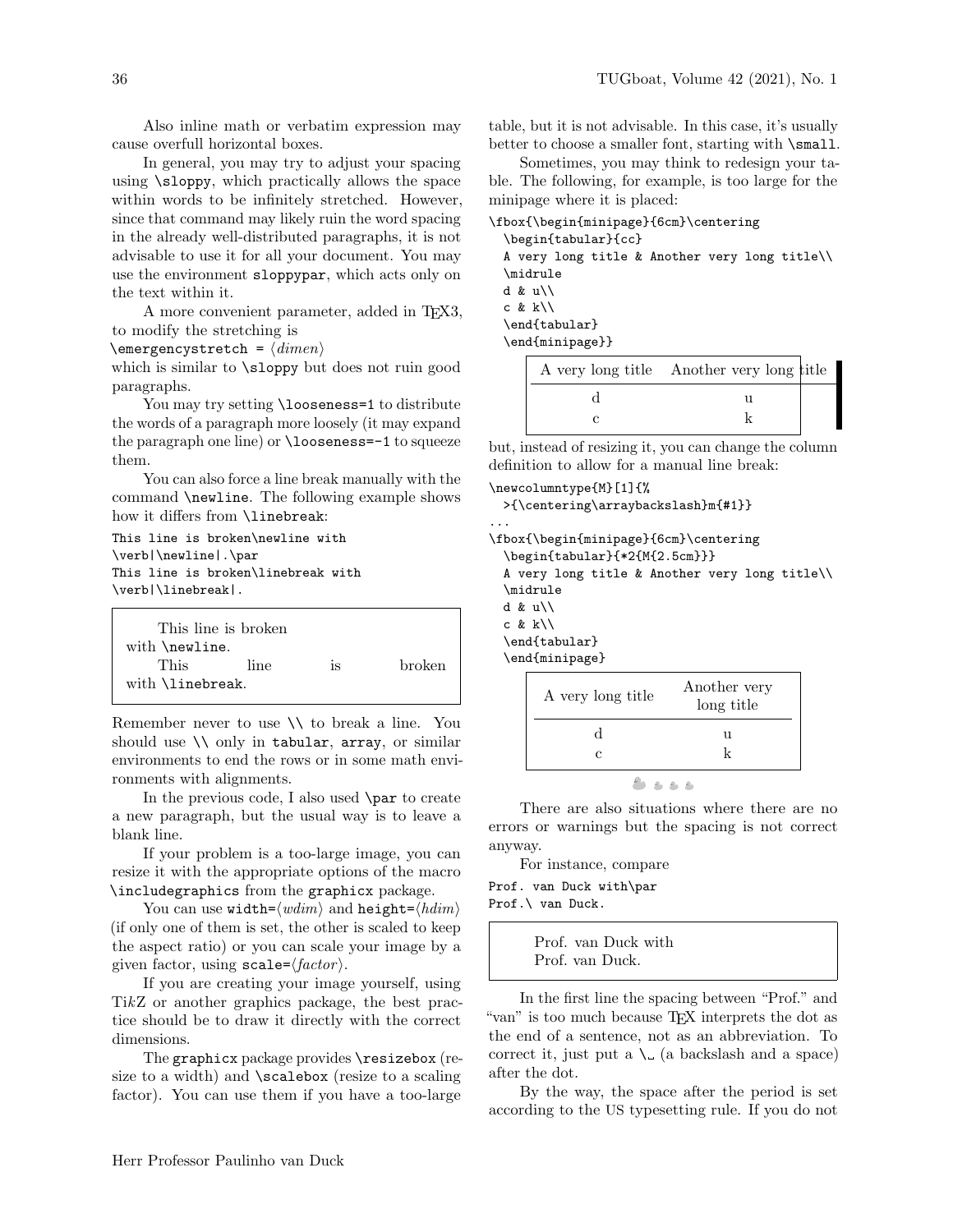like it or there is a different rule in your country, you could use \frenchspacing. Look at the following example:

Note the space after the dot. Here\par {\frenchspacing Note the space after the dot. Here}

> Note the space after the dot. Here Note the space after the dot. Here

In addition to  $\mathcal{L}$ , there are many commands for explicitly setting horizontal spacing. For a detailed list, see the T<sub>E</sub>X.SE post *What commands are there* for horizontal spacing?<sup>[7](#page-3-0)</sup>

. . . .

Last but not least, I would like to talk about spurious spaces. They are unwanted spaces that appear when you least expect them, but it usually is your fault, quack!

Even the most expert TEXnicians may fall into the trap. There is an instructive article by prof. Enrico Gregorio on this topic [\[1\]](#page-5-1).[8](#page-3-1)

Suppose you are writing a thesis about queen Elizabeth I, and you would like to create a macro for her name, with the symbol ~ between "Elizabeth" and "I", to avoid them being separated onto different lines. In the following simple example, the macro \eliwrong creates a spurious space, clearly visible if you compare it with \eligood.

Someone says the greatest kings of England were queens, Elizabeth I and Victoria. Someone says the greatest kings of England were queens, Elizabeth I and Victoria.

```
\newcommand\eliwrong{
  Elizabeth~I}
\newcommand\eligood{% <-- note the %
  Elizabeth<sup>~</sup>I}
Someone says the greatest kings of England
```

```
were queens, \eliwrong\ and Victoria.\par
Someone says the greatest kings of England
  were queens, \eligood\ and Victoria.
```
Note also the  $\setminus$  after the macros (for example,  $\left\{\ell\right\}$ , which is needed to add a space if no punctuation mark is following. But if eligood ends a sentence (e.g., if we had written "Victoria and \eligood."), the capital "I" would cause the space to be only a normal interword space instead of recognized as ending a sentence. To fix it, add  $\Diamond$  before the period: "\eligood\@.".

document. People accustomed to ordinary word editors or programming languages usually find it strange and forget to add the % sign when needed.

TEX ignores what is written after a percentage sign and also ignores the leading spaces of a line.

Therefore, pay attention when you put a comment at the end of a line; you may make a space disappear (of course, there are cases where this behavior is convenient, as above, in the definition of the macro \eligood).

```
Here:% This is a comment
   a space is missing\par
Here: % This is a comment
   a space is present
```
Here:a space is missing Here: a space is present

#### 2.2 Vertical glue

Having adjusted the horizontal glue, let us move on to the vertical.

やるもも

Many LATEX document classes use the declaration \flushbottom when the text is two-sided. Indeed, it makes all the pages of the same height, adding some vertical space if necessary. Usually, this is pleasant to the eye because the left page looks equal to the right one.

Nevertheless, if your pages have many math formulae, tables, figures, and not only plain text, \flushbottom may add too much vertical glue.

If this exceeds the allowed stretchability, you may get the warning Underfull \vbox.

Sometimes, you may have widows and orphans, typographical terms to indicate respectively a single ending line at the beginning of a page or a single opening line at the end of a page. There is an interesting article by Frank Mittelbach [\[4\]](#page-5-2) on this topic.

Let us see how to solve the problem.

First of all, you can use **\raggedbottom**. It does not add extra vertical space to your page. Of course, the downside is that your pages will have different heights, and they could look bad if they are facing pages of a two-sided document.

You may use  $\raggedbottom$ , also temporarily, to see if any of your pages are too empty and then adjust them. There are many ways to do it.

You may modify some vertical glues, refining their stretchability or shrinkability. For instance, you can adjust the space between paragraphs with \parskip.

<span id="page-3-0"></span><sup>7</sup> [https://tex.stackexchange.com/questions/74353/](https://tex.stackexchange.com/questions/74353/what-commands-are-there-for-horizontal-spacing) [what-commands-are-there-for-horizontal-spacing](https://tex.stackexchange.com/questions/74353/what-commands-are-there-for-horizontal-spacing)

<span id="page-3-1"></span><sup>8</sup> And a funny video: <https://youtu.be/jGAiF2LBLuY>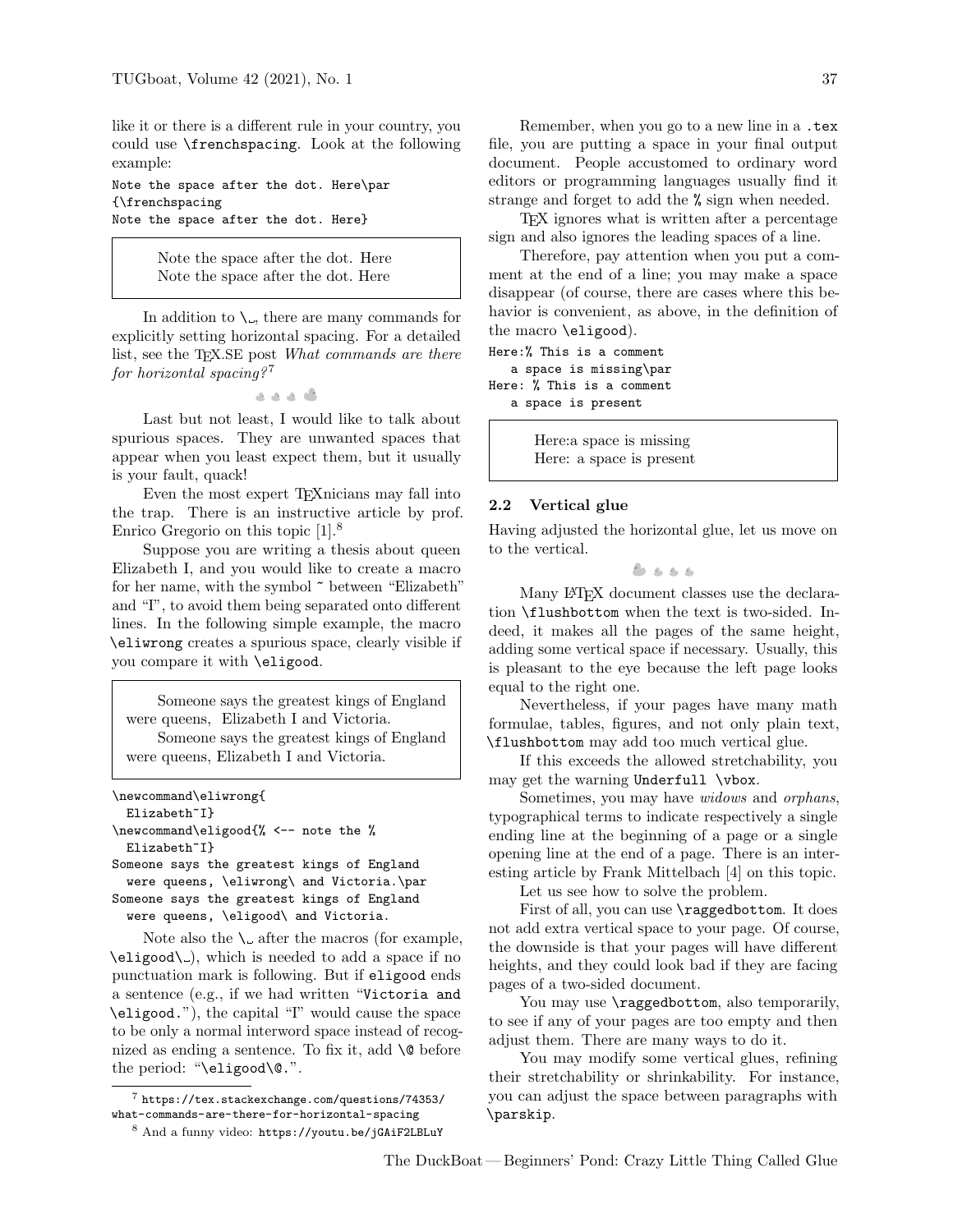You may also increase (or decrease if the parameter is negative) the space after a specific paragraph with  $\varepsilon(\langle length \rangle)$ . If you place this command in the middle of a paragraph, it is deferred until after the paragraph ends. The space is not added if it is at the beginning of the page, among other places. There is also a starred version of the command,  $\varepsilon_{\{length\}}$ , which adds the space also if it is at the top of the page, or would otherwise be ignored.

Of course, there are many more commands for vertical spacing; for a list, see [https://latexref.](https://latexref.xyz/Spaces.html) [xyz/Spaces.html](https://latexref.xyz/Spaces.html).

If you are not constrained to some typesetting rules, you may try to (slightly) increase or decrease your textheight; geometry is the recommended package for this.

You can even change the height of a single page with **\enlargethispage** $\langle size \rangle$ . The size could also be negative, for example

#### \enlargethispage{-\baselineskip}

reduces the current page by a line. There is also a starred version of the command that shrinks the glue between your page elements, if possible, to make room for the indicated size.

Moreover, you can suggest to  $(LA)$ T<sub>F</sub>X where a page break should be encouraged or discouraged, respectively, with the macros  $\paqebreak[*num*)]$ and  $\n\rho$ agebreak $\langle num \rangle$ .

The optional parameter  $\langle num \rangle$  is the suggestion's strength. It may vary from 1 (weak) to 4 (mandatory, the default).

Note that these commands apply to the next new line with respect to the point where they are positioned.

For example, suppose this is a paragraph at the end of a page. If you put a \verb|\pagebreak| here: \pagebreak it will not break the page there but after the end of the line where it appears.

End of the current page:

For example, suppose this is a paragraph at the end of a page. If you put a \pagebreak here: it will not break the page there but after

Beginning of the next page:

the end of the line where it appears.

A more abrupt command is \newpage, which ends the current page immediately and does not vertically stretch it. Note that a new paragraph is

started on the new page. Hence, you should use the command at the end of a paragraph. If you would like to use it in the middle, as in the following example, you should add \noindent, if needed, to avoid the possible paragraph indentation.

If you put a \verb|\newpage| here:\newpage \noindent the page breaks at once.

If you put a \newpage here:

the page breaks at once.

Analogously to \newpage, also \clearpage and \cleardoublepage end the current page at once. The latter creates a blank page, if needed, to start the new page always as an odd page; it is used in two-sided documents. If your document has two columns per page, they eventually leave an empty column, whereas \newpage does not.

Another difference with \newpage is that they also typeset all the floating environments present in the float queue (see below). Hence, you can use these two commands to print all your floats before a certain point if you need this.

گ د د د

If we had to make a ranking of things that shock beginners, floating environments undoubtedly win the gold medal.

The standard ones are table and figure, but there are others, and you can also create your own floating environment, for example, with the package float.

The adjective "floating" always reminds me of a delicious French dessert, poison for diabetics, named  $\hat{u}$ le flottante. It is an iceberg of meringue that sails on an ocean of custard.

The newbie-astonishing property of these environments is just that they wander about in your document as the meringue glides on the custard. With ordinary word processors, tables and figures usually remain where you put them.

Of course, this is a plus of  $(L<sup>A</sup>)$ T<sub>E</sub>X, because it places floating elements professionally. Look at any textbook of yours. You will see that figures and tables are generally not positioned where they are referenced, but at a specific place on the page. The text references them with a number (one of the reasons why I love  $(L)$ T<sub>EX</sub> is exactly its efficient and straightforward way of referencing objects).

The positioning mechanism is quite complex and usually not immediately grasped by beginners. On